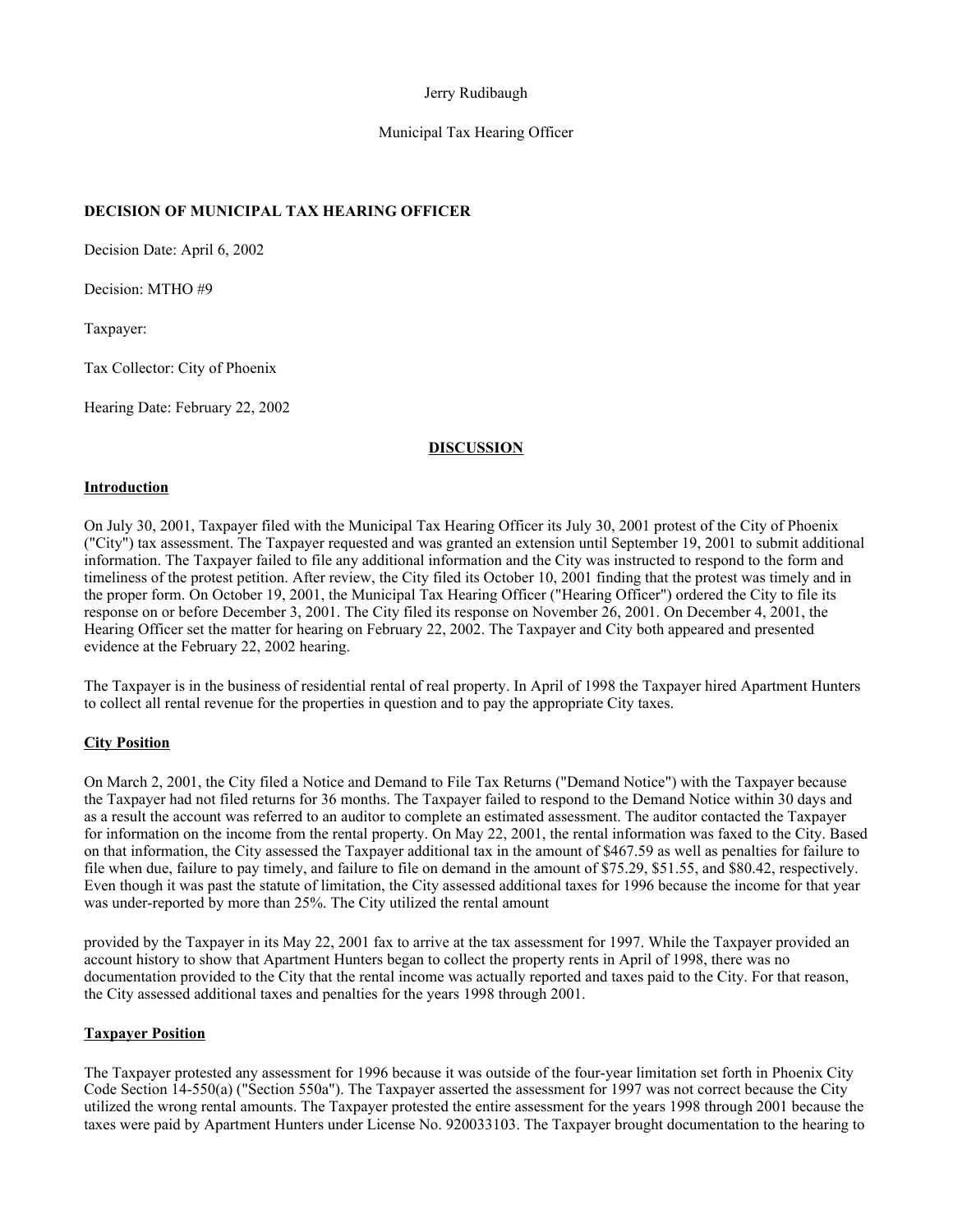demonstrate that all taxes had been paid for the years 1998 through 2001 by Apartment Hunters for the Taxpayer.

### **Analysis**

Section 550a limits the City assessment to a four-year period subject to various exceptions. One of those exceptions is when a taxpayer under-reports by 25%. Under the exception, the City assessment may go back six years. Since the Taxpayer underreported by more than 25%, the City's assessment for 1996 was proper. As to the 1997 rental amounts, the City utilized the information initially provided by the Taxpayer. While the Taxpayer subsequently argued that amount was wrong, the Taxpayer failed to provide any documentation to substantiate its claim.

As to the taxes for the years 1998 through 2001, the Taxpayer provided documentation at the hearing to substantiate its claim that Apartment Hunters had already filed and paid those taxes.

Based on all the above, the City's assessment for the years 1996 and 1997 is affirmed and the Taxpayer's protest for the years 1998 through 2001 is granted.

# **FINDINGS OF FACT**

1. On July 30, 2001 Taxpayer filed a letter of protest of the City tax assessment.

2. The Taxpayer requested and was granted an extension until September 19, 2001 to submit additional information.

3 The Taxpayer failed to file any additional information.

4. On October 10, 2001, the City concluded the protest was timely and in the proper form.

5. On November 26, 2001, the City filed its response to the protest.

6. The matter was set for hearing on February 22, 2002.

7. The Taxpayer and City both appeared and presented evidence at the February 22, 2002 hearing.

8. The Taxpayer is in the business of residential rental of real property.

9. The Taxpayer under-reported their income by more than 25% for 1996.

10. The City utilized the rental amount provided by the Taxpayer in its May 22, 2001 fax to arrive at the tax assessment for 1997.

11. At the hearing, the Taxpayer provided documentation that all taxes had been paid for the years 1998 through 2001 by Apartment Hunters for the Taxpayer.

# **CONCLUSIONS OF LAW**

1. Pursuant to ARS Section 42-6056, the Municipal Tax Hearing Officer is to hear all reviews of petitions for hearing or redetermination under the Model City Tax Code.

2. Section 540 (b)(1) imposes a penalty for failure to file a timely return unless the taxpayer shows that the failure is due to reasonable -cause and not willful neglect.

3. Section 540 (b)(2) imposes a penalty for failure to pay the tax timely unless the taxpayer shows that the failure, is due to